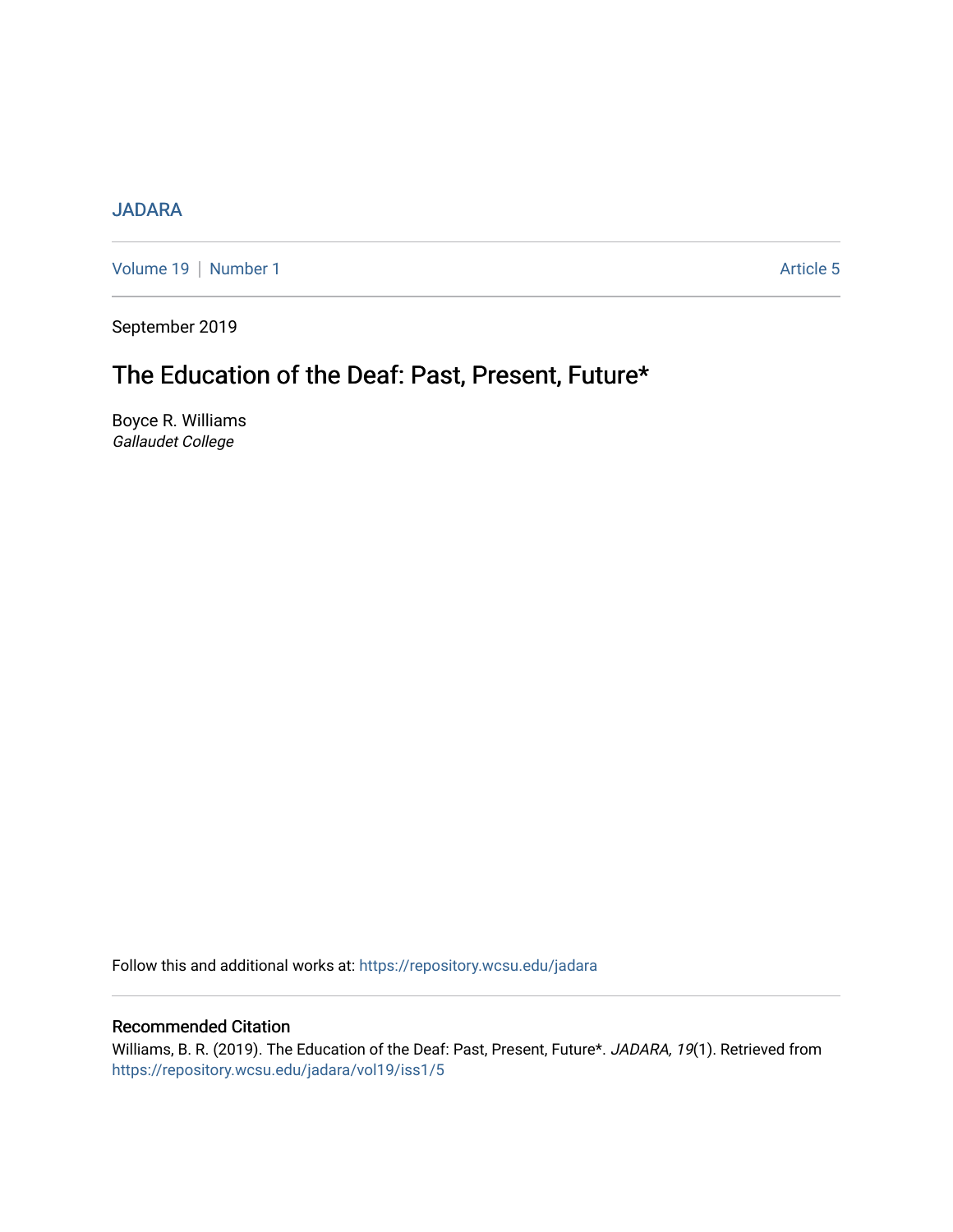## THE EDUCATION OF THE DEAF; PAST, PRESENT, FUTURE\*

#### Boyce R. Williams Powrie V. Doctor Professor Gailaudet College Washington, D.C.

This is a very happy occasion for me as a refugee from 38 years of federal service, the last few of which have been quite bleak as com pared to the excitement and progress under people-oriented adminstrations of earlier years.

When I speak of the past in education of the deaf, my years of reference have a 1929 floor which was the year I enrolled at the Wisconsin School for the Deaf to prepare for admission to Gailaudet College. That was my first contact with deaf students and teachers of the deaf. With a background of a diploma from a very high-ranking high school which I had virtually completed before I became deaf, I was amazed at the low levels of expectancy, of challenge to deaf youth of 1929.

There I was in a class preparing for Gallaudet entrance examinations studying Black Beauty, the King of the Golden River, and similar elementary level story books through which I had moved at the fourth or fifth grade level in public school as a normally hearing child. This same pattern of low level challenge to college aspiring deaf students existed in other subject areas.

Several weeks passed before my apprehen sion about what I would face at Gallaudet was eased. The excellent teachers took time to ex plain that Gallaudet recruited nationally. Therefore, it must compensate for the varying levels of effectiveness in the 75 public residen tial schools for the deaf over the country. Moreover, the pre-lingual deaf were behind the normally hearing in language skills. Accord ingly, Gallaudet had to make a long distance estimate of each applicant's potential to cope with a liberal arts curriculum. Ergo, the over simplification I faced seemed justified to the college administration in an era when travel was much less speedy than it is today; when long distance telephone calls were relatively

much more costly; when the Gailaudet budget was sharply leaner; when state vocational op portunity, and supplemental security income funds were not available; and when the war of methods - oral vs. manual was in its hey-day. Nevertheless, unanswered questions remained and even grew as I learned to communicate manually, thus discovering in my deaf associates much high levels of intelligence than their limited language skills seemed to indicate.

Three rewarding years on the Gallaudet campus reinforced these initial concerns. Sur rounded by over 125 brilliant deaf women and men from all over the country, the lack of adequate challenge was everywhere. Lights in these college students' rooms went out at 9:30 at night necessitating moving to the central foyer or turning on oil or gasoline lamps in their rooms to continue studying or just visiting. The textbooks in science classes were those I had used in high school. The same experiments I had done myself after rapid instruction given once by the physics teacher in high school were performed in college by the teacher. He also distributed in advance for the final exam about 20-25 questions from which he would select probably 8-10 for answering in the traditional blue books in Chapel Hall.

These example of low expectancy, of lack of challenge, are facts, although they may sound like fiction. They are representative of the views of the general run of teachers of the deaf as recently as a quarter century ago. One of them, an experienced teacher in the primary grades, once asked my wife if she wrote my speeches for me. This question illuminates dramatically the serious shortcomings in the training and orientation of teachers of the deaf. It brings to sharp focus the inevitable outcome of low expec tancy and lack of challenge, specifically the albatross of paternalism that has stifled deaf

#### Vol. 19 Nos. 1-2 July/October 1985

1

<sup>\*</sup>Presented at the Eastern Regional Conference on Education of the Deaf, Columbia campus of the Maryland School for the Deaf.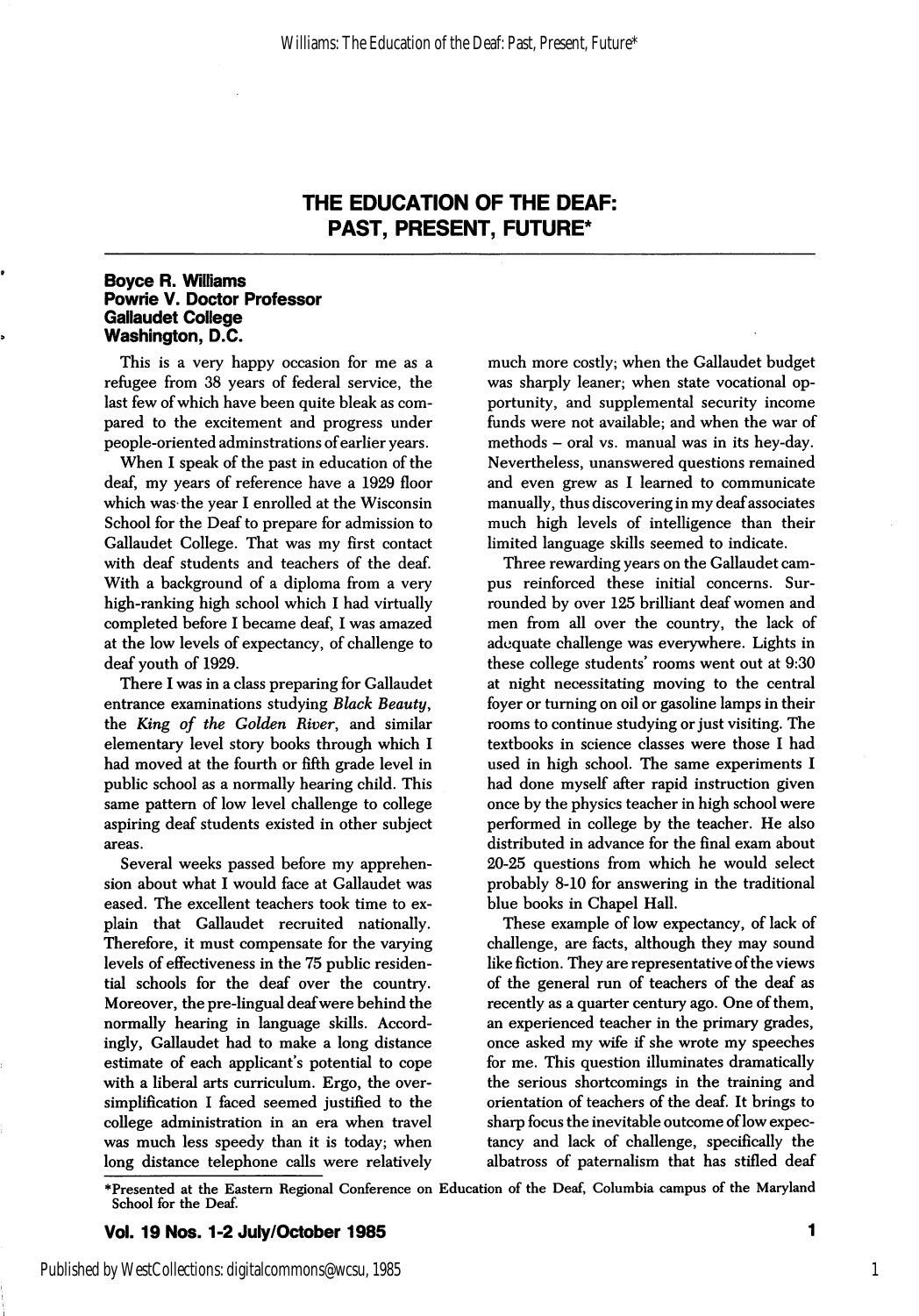## THE EDUCATION OF THE DEAF: PAST, PRESENT, FUTURE

children, youth, and, yes, adults for genera tions. Paternalism is still a vicious problem for deaf people in educational circles. There is still much too much in many too many places: the voiced opinions that the deaf can't do this, the deaf can't do that. This continues in the face of frequent and highly visible examples of deaf people who are doing this, who are doing that, and very successfully, thank you. This fact nicely illustrates the comment of a long forgot ten writer that Abraham Lincoln was great, not because he was born in a log cabin, but in spite of it.

In my 50 years of involvement in services to deaf people, the widespread failure of the ex pensive educational program for this special population of normal intelligence has resisted change until the past two decades. I believe that the beginning of this change occurred in the National Leadership Training Program at California State University at Northridge where future heads of schools for the deaf were in close daily contact with deaf fellow students. These future school superintendents learned from sources higher than textbooks or ideolog ical lectures, specifically deaf leaders of the deaf. They learned that a methodology of teach ing the deaf, oralism, which largely ignored the primary strength of deaf people, their normal intelligence, in favor of its inherent psycholog ical incredibility was the probable main cause of the disordered language of prelingual deaf people.

The Maryland School for the Deaf got the message and courageously pioneered total com munication which has since swept the country. The word "courageously" is used advisedly, for the poor logic of the established system was known to many, but none spoke out before. One cannot say that courage was lacking else where. It was more likely a question of timing in a state school whose board of trustees was able to agree that something else needed to be done in the face of the continuing and pervasive language problems of prelingually deaf persons.

And so today we have practically universal adherence to toal communication throughout the country. In the words of Mary E. Switzer, great champion of deaf people, on our way to talk with Supreme Court Justice Tom Clark, she remarked in effect that the methodology battle was ridiculous in view of the pressing need for deaf children to have every possible cue (lipreading, speech, signs, writing, amplifi cation) in order to understand what was being discussed. Total communication is just that. Moreover, it is for deaf people the equal oppor tunity that the Constitution of the United States guarantees them.

In these remarks I have moved from exam ples of the deprivation and low expectancy of by-gone years to the great promise of total com munication. Certainly, thinking people will agree that the current circumstances of deaf people are infinitely better than when oralism was in sway. Consequently, we can say with conviction that their future will be relatively brighter as skills in total communication im prove, both in sending and in receiving. The National Association of the Deaf Communica tive Skills Program is a parallel force that is increasing sharply the capability of the commu nity at large to communicate with deaf people.

We need also at this time to examine my remark about the inherent psychological in credibility of oralism, a methodology which figuratively puts the cart before the horse. My rationale cites basic factors which function simultaneously.

One factor is that English is an inside lan guage. Much of it is not readily visible. Spanish in contast is an outside language with only 5 vowel sounds. Accordingly, Spanish children are likely to respond to oralism more effectively than English language children. Such cues as are visible in English speech are very fleeting and frequently depend upon the text for mean ing. Moreover, we have the serious problem of look-alikes, such as "b" and "p" and "d" and "t". In total communication, in contrast, the cues are fully visible manually and much less fleeting.

A second factor is the common core of teach ing speech to deaf children, specifically the ele ments of speech which are in themselves mean ingless. Drilling on the elements and combining them into words that are easy to lipread but of little significance to the child goes on for months and years. Infinitely more sensible to me is the launching of instruction through the meaningful manual cues of total communication with speech development to follow when the child has some base with which to react. I reject the plaint that if signs are permitted speech will suffer. No research supports this and experi ence shows otherwise. In brief, I believe that

### Vol. 19 Nos. 1-2 July/October 1985

 $\overline{\mathbf{2}}$